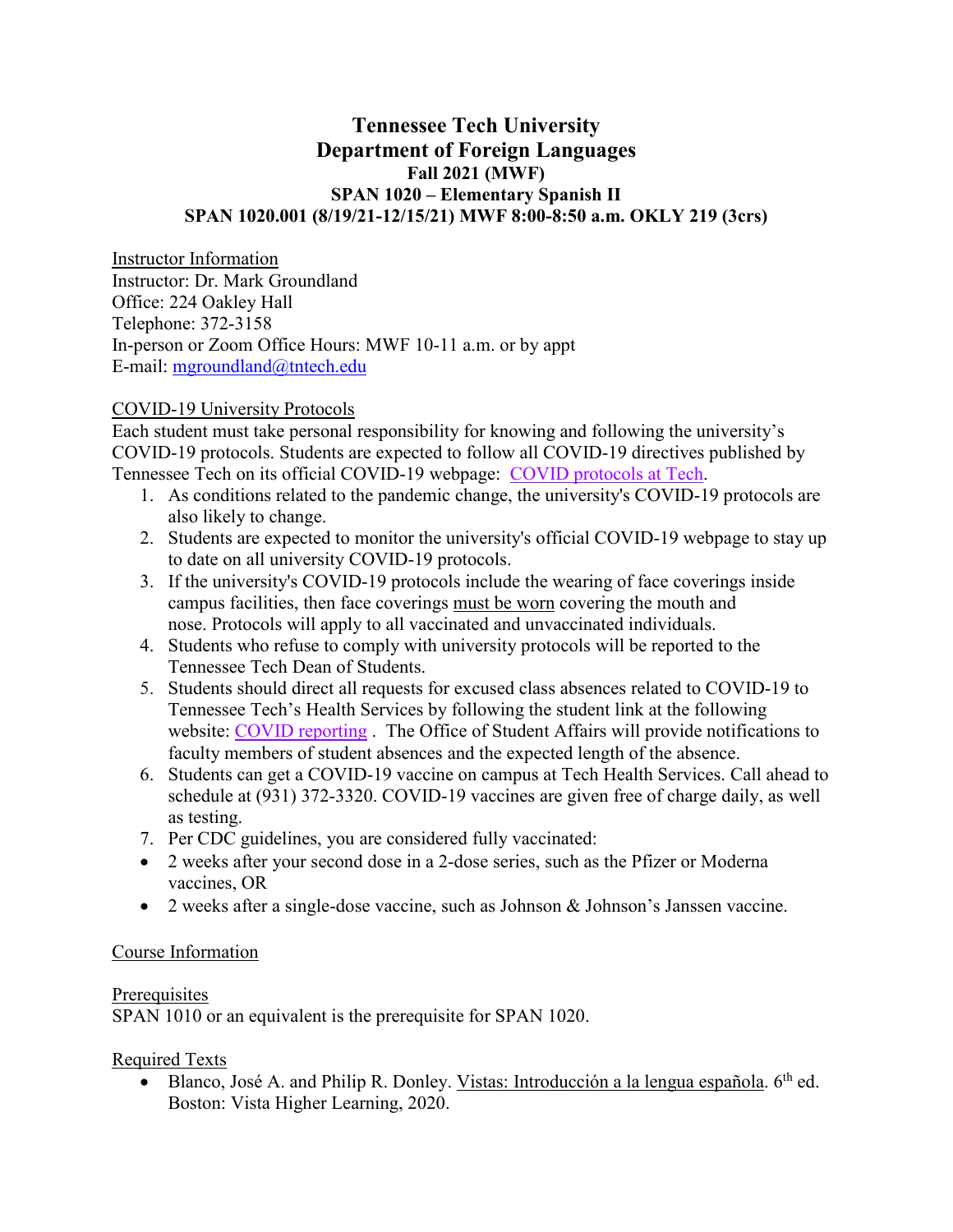• Online Maestro WEB-SAM account that accompanies Vistas  $(6<sup>th</sup>$  edition). The passcodes are included if you buy the text NEW. If you buy the text USED, your passcodes for WEBSAM are sold separately in the bookstore. You may also purchase access to WEB-SAM online by going to [Online store.](http://vistahigherlearning.com/store/tntech.htm/)

# Also Required

Three-ring notebook for 81/2 by 11" paper size in which all papers are to be kept in chronological order, with six divisions labeled:

- 1. Apuntes (notes) y Ejercicios en clase: This section is for notes written in and outside of class and for exercises done in class
- 2. Hojas de la clase (Papers from class): This section is for extra papers distributed by your professor in class.
- 3. Cultura (Culture): This section is for notes taken in and outside of class on different cultural elements of the Hispanic World as well as your own comparisons of them to North American culture.
- 4. Exámenes (Exams): All of your exams are to be placed in this section.
- 5. Vocabulario (Vocabulary): This section is for vocabulary learned in and outside of class. The student should make thematic categories for the vocabulary words, not randomly write them out.
- 6. Verbos (Verbs): The student is expected create divisions in which he/she should conjugate regular, irregular, and stem-changing verbs in the preterite and regular and irregular verbs in the imperfect.

## Recommended Resources

Spanish / English dictionary

## Departmental Course Description

SPAN 1010 or an equivalent is the prerequisite for SPAN 1020. Elementary Spanish II continues to teach the essentials of Spanish, developing listening and reading comprehension, oral and written communication, and cultural understanding.

## Course Objectives

Upon completion of this course, students will

- Understand most written and spoken Spanish selected for beginning learners; [Communication: Interpretive (Listen, Read/View)]
- Speak and write in simple sentences with minor grammatical errors that do not impede communication; [Communication: Interpersonal (Speak, Write, Listen)] [Communication: Presentational (Speak, Write, Listen)]
- Speak with pronunciation sufficiently accurate so as not to impede communication; [Communication: Presentational (Speak, Listen, Read/View)]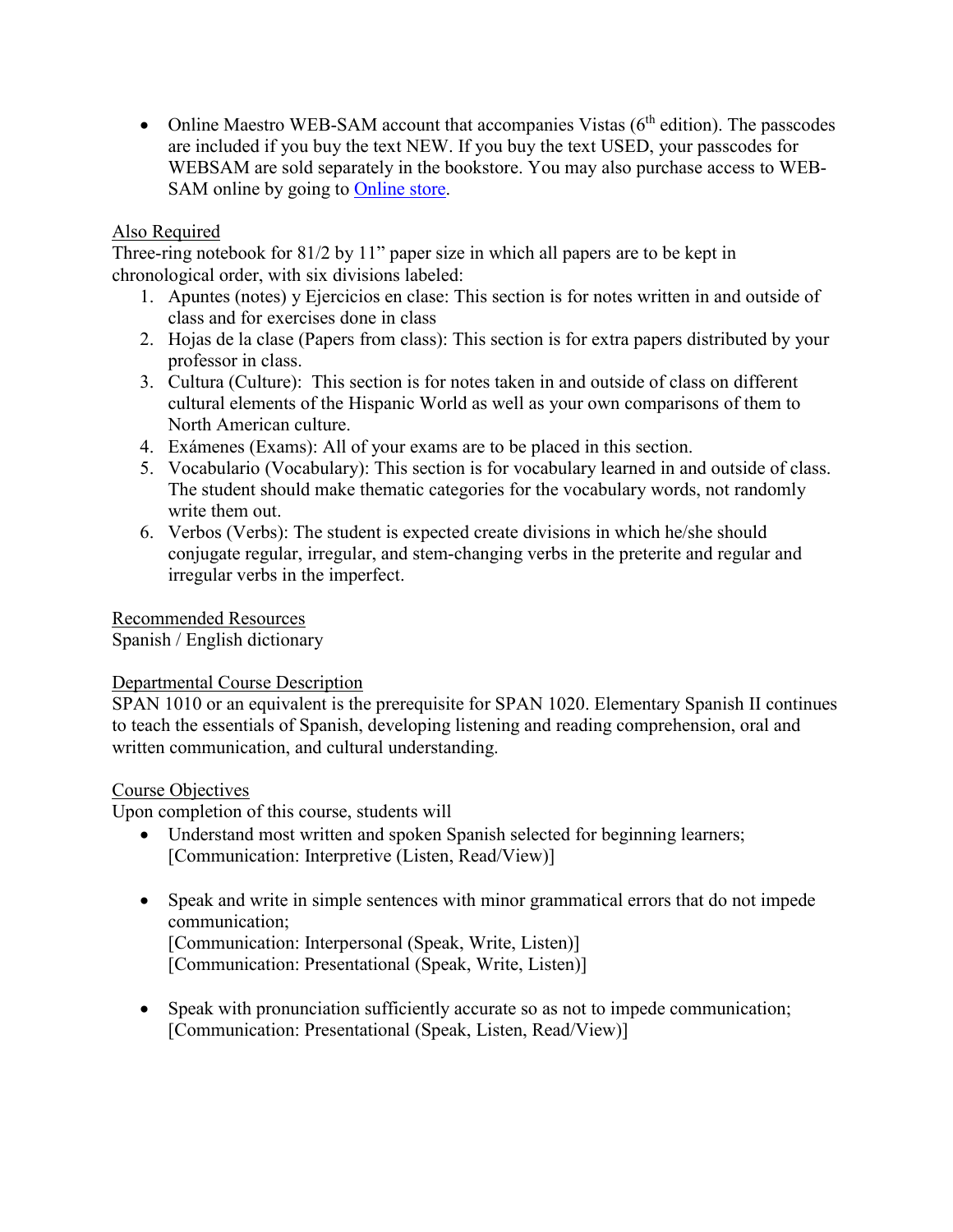• Ask and answer oral and written questions related to familiar topics, such as personal information, actions, daily activities, shopping, food and drink, social events, health, and technology;

[Communication: Interpersonal (Speak, Write, Listen, Read/View)]

- Describe people, places, and things in the present and past; [Communication: Presentational (Speak, Write, Listen, Read/View)]
- Converse on an elementary level, observing basic courtesy requirements and social demands of the culture; [Communication: Interpersonal (Speak, Listen, Read/View)]
- Understand the diverse culture of the Spanish-speaking world and describe some of its basic geographical facts. [Cultures (Relating Cultural Products to Perspectives)]

### Course Requirements

A serious commitment to the study of Spanish is expected from each student. Students must promptly complete assignments BEFORE class. Punctuality and speaking Spanish in class are expected and required.

Please note that the classes are conducted entirely in Spanish.

### Methodology

The course is taught using the communicative approach. This means that we USE the Spanish studied by the students at home in meaningful, real-life contexts in the classroom. A variety of teaching techniques and formats are employed to optimize the student's use of Spanish in class, such as TPR (Total Physical Response), group work (involving conversations, role playing, and grammar and vocabulary exercises), audio and visual exercises, brief grammar reviews, cultural explanations, and assigned work from the online Website.

This is a Spanish language course; therefore, the professor and the students will speak only Spanish in class.

### Topics

A detailed listing of vocabulary and grammar topics can be found in the Schedule of Assignments at the end of this syllabus.

## Evaluation

The following grade criteria will be used to determine the final grades for this course: A: 90-100 B: 80-89 C: 70-79 D: 60-69 F: 59 and below

GRADING BREAKDOWN: The course grade will be determined as follows:

(3) Exams =  $45%$ (3) Participation =  $15%$ Oral conversation  $= 5\%$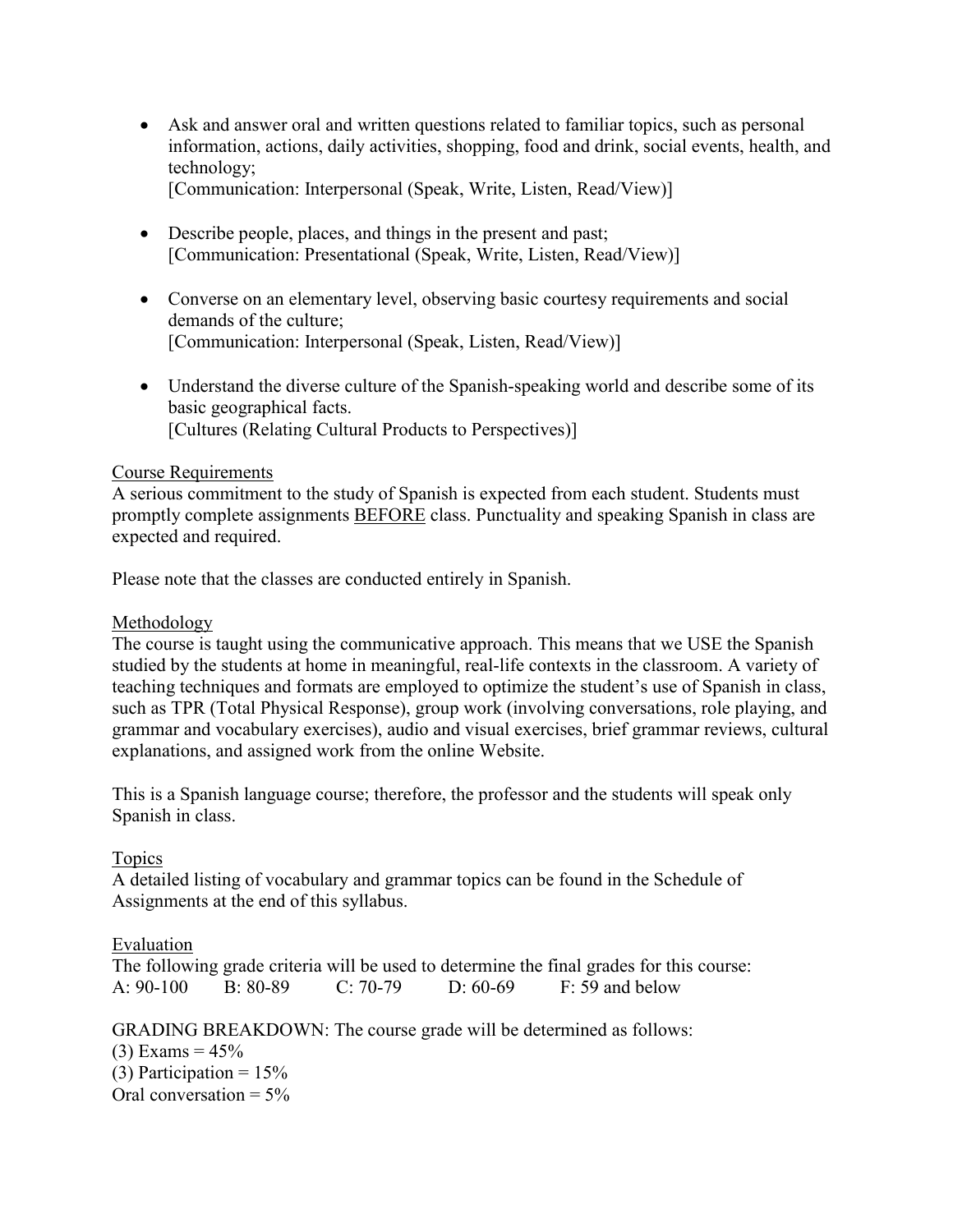### WEB-SAM online activities / other homework  $= 9\%$

(2) Compositions =  $6\%$ 

Final exam  $= 20\%$ 

### Exams

Each 55-minute exam will cover all assigned material every two chapters and will be given as indicated in the course calendar.

## Participation

Each student is expected to participate actively in each class. Participation is evaluated on a daily basis and this grade, there are three (3), is given with each corrected exam. See explanation sheet on grading participation.

## Oral Conversation

Conversations will be held in groups of two at the end of the semester. Each group will be aware of five possible scenarios from which one will be randomly chosen. After each conversation, the instructor may ask additional questions. Note: This is a conversation and should NOT be memorized.

## WEB-SAM online activities / Other homework

Your instructor will assign homework almost daily from the online WEB-SAM system. It is essential that students review, correct, and understand their mistakes; this process is an essential one when learning any subject. Students must complete the exercises in a timely manner, according to the attached class calendar.

The Workbook (WB) Section of Web-SAM is graded on sincere effort. This means that students need to earn at least a 60% on their exercises for it to count toward their Workbook grade. Students will have 5 attempts to complete their homework exercises. Even if a student receives 60s, 70s, or 80s on their exercises, they will still receive maximum credit for their WB grade for the chapter. However, if students receive a 59 or below on their exercise, they will not receive credit for the exercise in question and points will be deducted from their WB grade accordingly.

It is best NOT to use Explorer, but rather Mozilla or another search engine.

The Lab Manual (LM) section of WEB-SAM is crucial because it offers the students listening and speaking exercises outside of the classroom. Students must complete the exercises in a timely manner, according to the attached class calendar. If a student pretends to record their voice and nothing or nonsense is recorded, s/he will receive a 0 for the entire LM grade for that chapter.

Students will receive a grade for the overall Work Book section of WEB-SAM activities and a separate grade for the Lab Manual section for each chapter.

Pop quizzes will be given at the instructor's discretion and calculated into this section of the grades.

## Compositions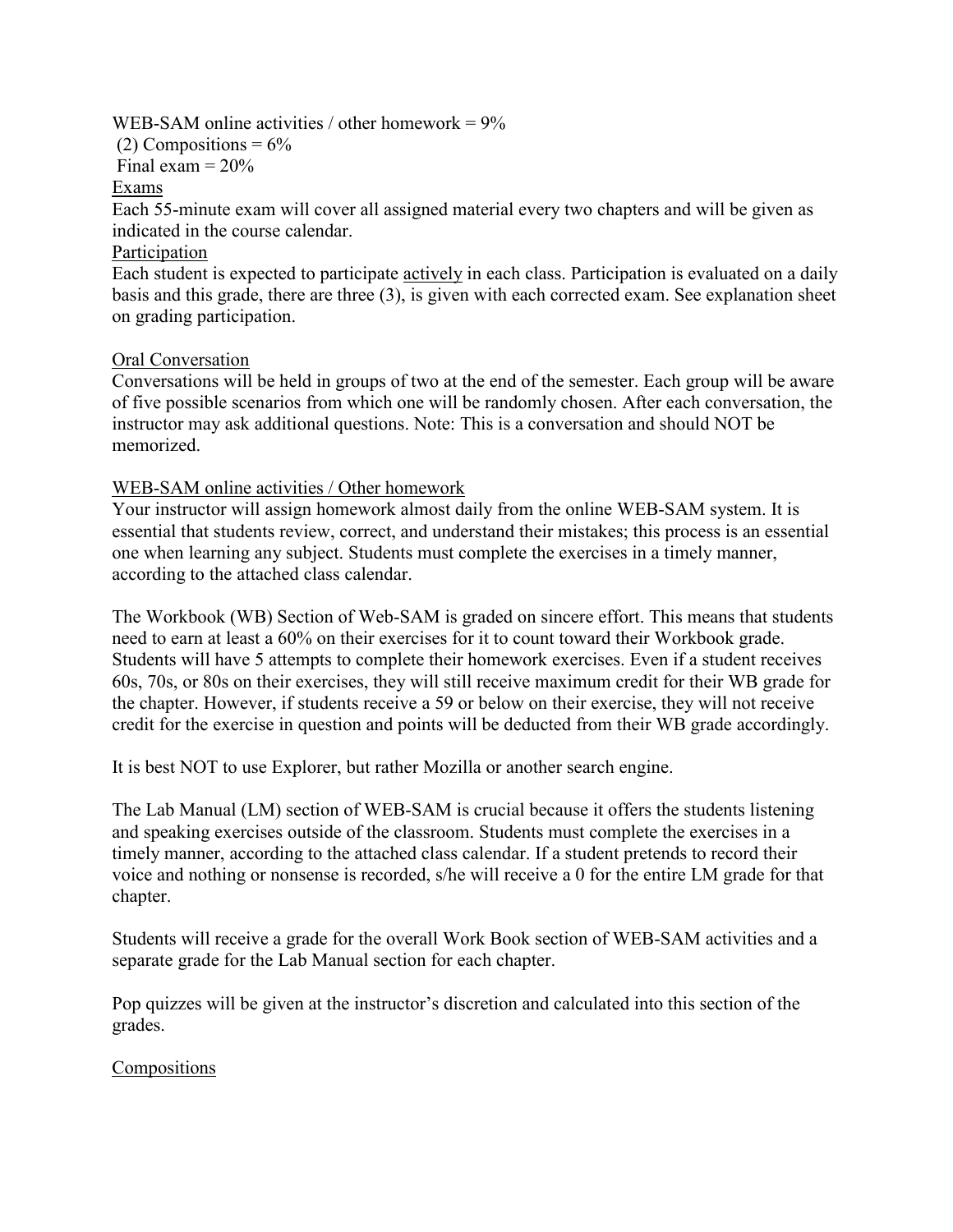Each composition—there are two (2) during the session—must be submitted by the due date and typed (using a computer) and double-spaced. Students will know the topic well in advance. Students must do their own work. If it is obvious that they received "help," points will be deducted for each grammar point or language element obviously not covered in class or beyond the scope of dictionary usage.

#### Final exam

The final exam will cover all material learned during the semester and given according to the university's schedule.

#### Student Academic Misconduct Policy

Maintaining high standards of academic integrity in every class at Tennessee Tech is critical to the reputation of Tennessee Tech, its students, alumni, and the employers of Tennessee Tech graduates. The student academic misconduct policy describes the definitions of academic misconduct and policies and procedures for addressing academic misconduct at Tennessee Tech. For details, view Tennessee Tech's policy 217 – [Academic dishonesty policy](https://tntech.policytech.com/dotNet/documents/?docid=701)

#### Student Engagement

Attendance is necessary and expected. Students actually learn by just absorbing the Spanish heard in class. Hence, unexcused absences will severely affect the day's participation grade.

An excused absence is one that occurs due to illness, injury, or death in the student's immediate family. The student must verify these circumstances with official letters as soon as they return to class. No excuses will be accepted one week after the circumstance occurred.

Please note: Students who know they will be absent due to one of the excused reasons above may attend the class remotely, do classroom exercises, and receive full credit for attending the class. Students must let the professor know one full day in advance so he can set up the Zoom meeting. This option is only available for students anticipating an EXCUSABLE absence, not as an option to take the class remotely without cause.

Please also note: If you are participating in any university-sponsored event in which you must be absent from class, an official letter from a Tech faculty or staff member must list these dates and be presented to the professor at the beginning of the semester.

#### Disability Accommodation

Students with a disability requiring accommodations should contact the accessible education center (AEC). An accommodation request (AR) should be completed as soon as possible, preferably by the end of the first week of the course. The AEC is located in the Roaden University Center, room 112; phone 931-372-6119. For details, view Tennessee Tech's policy 340 – [Accommodation policy](https://tntech.policytech.com/dotNet/documents/?docid=1131&public=true)

#### Student Conduct

The Department of Foreign Languages aims to provide an optimum learning environment in its classes. Students must also be responsible to meet this end. Therefore, we require that:

1. All cellular phones be turned off during class,